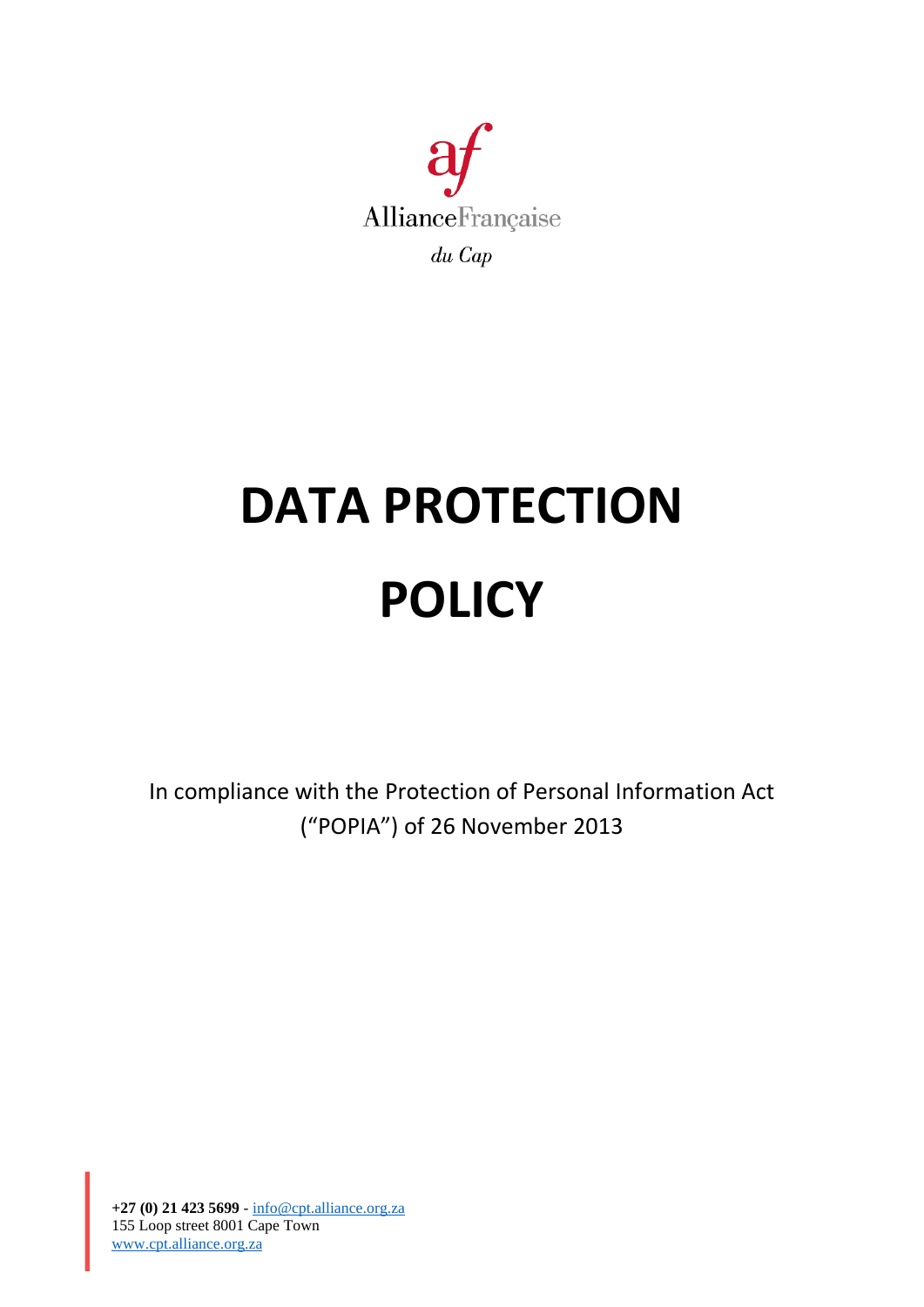## **Introduction**

The purpose of this document is to provide a concise policy statement regarding the Data Protection obligations of Alliance Française du Cap. This includes obligations in dealing with personal data, in order to ensure that the organisation complies with the requirements of the POPIA.

## RATIONALE

Alliance Française du Cap must comply with the Data Protection principles set out in the relevant legislation. This Policy applies to all Personal Data collected, processed and stored by Alliance Française du Cap in relation to its staff, service providers and clients in the course of its activities. Alliance Française du Cap makes no distinction between the rights of Data Subjects who are employees, and those who are not. All are treated equally under this Policy.

### SCOPE

The policy covers both personal and sensitive personal data held in relation to data subjects by Alliance Française du Cap. The policy applies equally to personal data held in manual and automated form.

All Personal and Sensitive Personal Data will be treated with equal care by Alliance Française du Cap. Both categories will be equally referred-to as Personal Data in this policy, unless specifically stated otherwise.

### DEFINITIONS

For the avoidance of doubt, and for consistency in terminology, the following definitions will apply within this Policy.

| Data                           | This includes both automated and manual data. Automated data<br>means data held on computer, or stored with the intention that it is<br>processed on computer. Manual data means data that is processed as<br>part of a relevant filing system, or which is stored with the intention<br>that it forms part of a relevant filing system.                                                                          |
|--------------------------------|-------------------------------------------------------------------------------------------------------------------------------------------------------------------------------------------------------------------------------------------------------------------------------------------------------------------------------------------------------------------------------------------------------------------|
| <b>Personal Data</b>           | Information which relates to a living individual, who can be identified<br>either directly from that data, or indirectly in conjunction with other<br>data which is likely to come into the legitimate possession of the Data<br>Controller.                                                                                                                                                                      |
| <b>Sensitive Personal Data</b> | A particular category of Personal data, relating to: Racial or Ethnic<br>Origin, Political Opinions, Religious, Ideological or Philosophical beliefs,<br>Trade Union membership, Information relating to mental or physical<br>health, information in relation to one's Sexual Orientation, information<br>in relation to commission of a crime and information relating to<br>conviction for a criminal offence. |
| <b>Data Controller</b>         | A person or entity who, either alone or with others, controls the<br>content and use of Personal Data by determining the purposes and<br>means by which that Personal Data is processed.                                                                                                                                                                                                                          |
| <b>Data Subject</b>            | A living individual who is the subject of the Personal Data, i.e. to whom<br>the data relates either directly or indirectly.                                                                                                                                                                                                                                                                                      |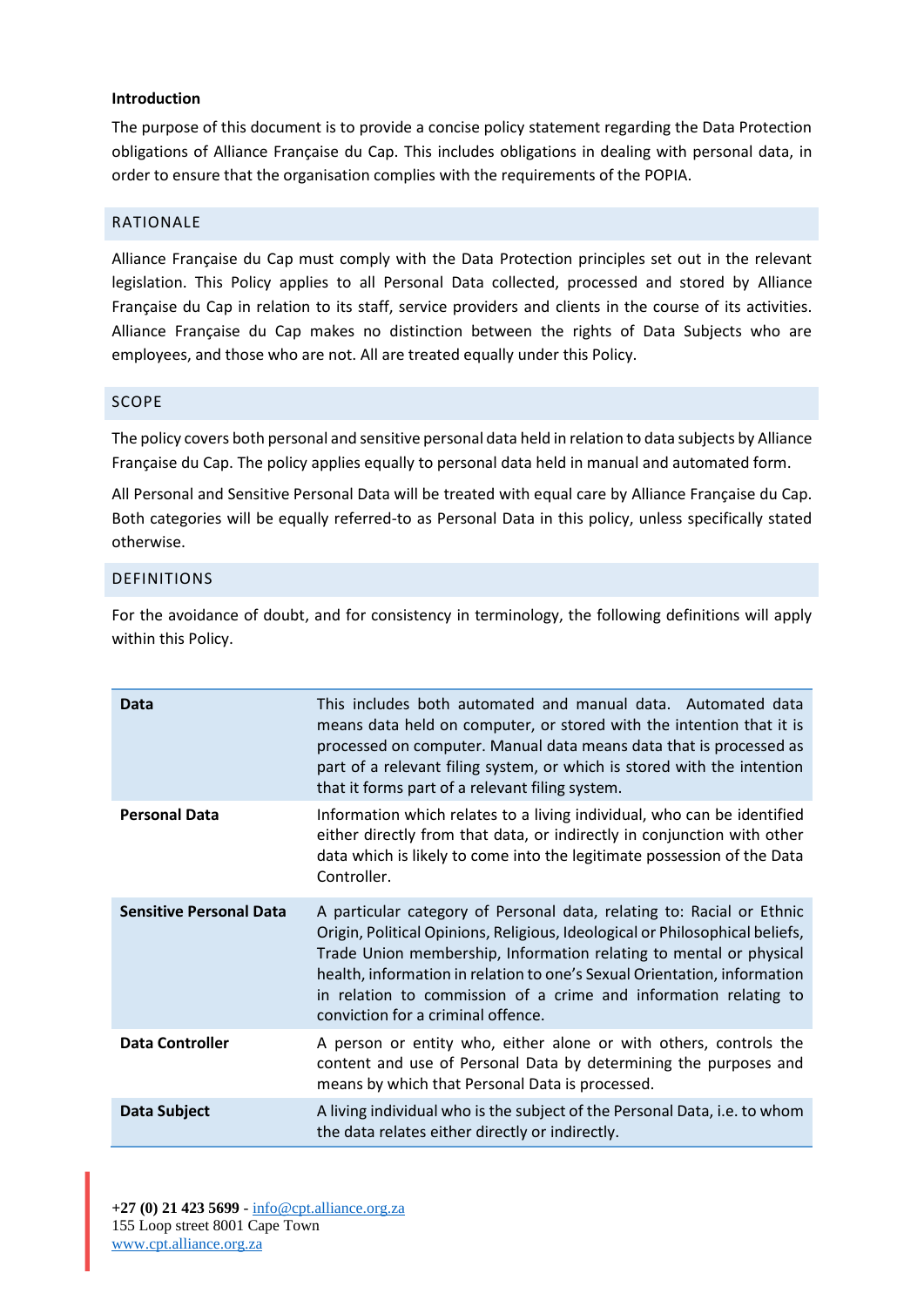| Data Processor                                                 | A person or entity who processes Personal Data on behalf of a Data<br>Controller on the basis of a formal, written contract, but who is not an<br>employee of the Data Controller, processing such Data in the course of<br>his/her employment.                                                                                                                            |
|----------------------------------------------------------------|----------------------------------------------------------------------------------------------------------------------------------------------------------------------------------------------------------------------------------------------------------------------------------------------------------------------------------------------------------------------------|
| <b>Information Manager</b>                                     | A person appointed by Alliance Française du Cap to monitor<br>compliance with the appropriate Data Protection legislation, to deal<br>with Subject Access Requests, and to respond to Data Protection<br>queries from staff members and service recipients.                                                                                                                |
| <b>Information</b><br>and<br>Data<br><b>Protection Officer</b> | The Director of the Alliance Française du Cap is the Information and<br>Data Protection Officer, fully responsible for the compliance to the<br>POPIA.                                                                                                                                                                                                                     |
| <b>Relevant Filing System</b>                                  | Any set of information in relation to living individuals which is not<br>means of equipment operating automatically<br>by<br>processed<br>(computers), and that is structured, either by reference to individuals,<br>or by reference to criteria relating to individuals, in such a manner that<br>specific information relating to an individual is readily retrievable. |
| Consent                                                        | Freely given, specific, informed and explicit consent by statement or<br>action signifying agreement to the processing of their personal data.                                                                                                                                                                                                                             |

## ALLIANCE FRANÇAISE DU CAP AS A DATA CONTROLLER

In the course of its daily organisational activities, Alliance Française du Cap acquires, processes and stores personal data in relation to:

- Employees of Alliance Française du Cap (HR Data)
- Customers of Alliance Française du Cap, including within the Language Centre, Exam Centre, Cultural Centre, Library and Translation Service

In accordance with the POPIA, this data must be acquired and managed fairly. Not all staff members will be expected to be experts in Data Protection legislation. However, Alliance Française du Cap is committed to ensuring that its staff has sufficient awareness of the legislation in order to be able to anticipate and identify a Data Protection issue, should one arise. In such circumstances, staff must ensure that the Information manager is informed, and in order that appropriate corrective action is taken.

Due to the nature of the services provided by Alliance Française du Cap, there is regular and active exchange of personal data between Alliance Française du Cap and its Data Subjects. However, Alliance Française du Cap exchanges no personal data with Data Processors on the Data Subjects' behalf, as all exchange of data is within Alliance Française du Cap only.

This policy provides the guidelines for this exchange of information, as well as the procedure to follow in the event that an Alliance Française du Cap staff member is unsure whether such data can be disclosed.

In general terms, the staff member should consult with the Information manager to seek clarification.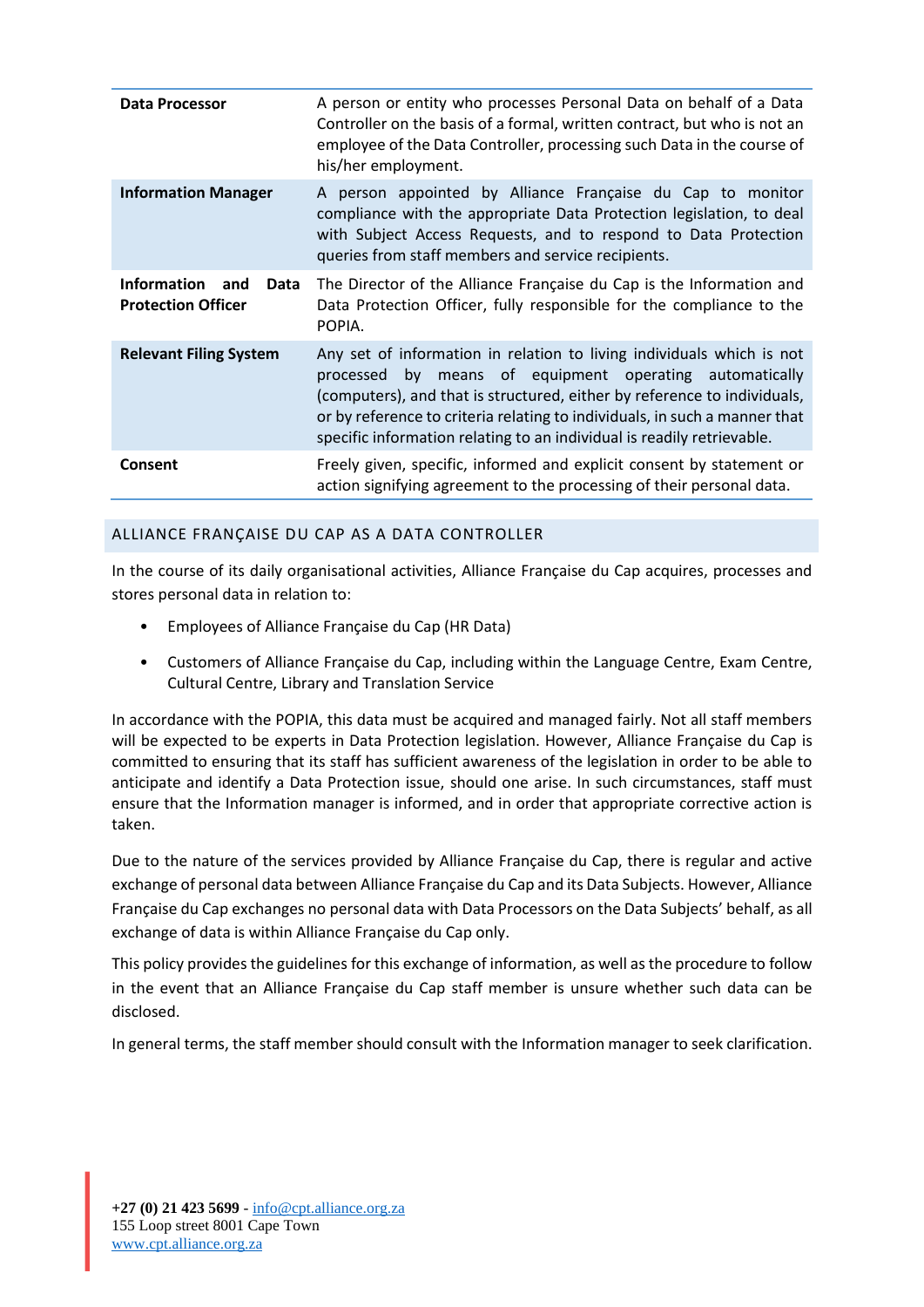## SUBJECT ACCESS REQUESTS

Any formal, written request by a Data Subject for a copy of their personal data (a Subject Access Request) will be referred, as soon as possible, to the Information manager, and will be processed as soon as possible, but must be concluded within one month, with no undue delay.

It is intended that by complying with these guidelines, Alliance Française du Cap will adhere to best practice regarding the applicable Data Protection legislation.

## THIRD-PARTY PROCESSORS

In the course of its role as Data Controller, Alliance Française du Cap engages with no Data Processors to process Personal Data on its behalf. All data processing is internal to Alliance Française du Cap, and no exchange of information with external Data Controllers or other Third-Party processors occurs, save for its Translation Service, where customers consent to their documents, for which they want translated, to be sent to external approved translators working on a case-by-case contractual basis.

## THE DATA PROTECTION PRINCIPLES

The following key principles are fundamental to Alliance Française du Cap's Data Protection policy.

In its capacity as Data Controller, Alliance Française du Cap ensures that all data shall:

## *1. ... BE OBTAINED AND PROCESSED FAIRLY AND LAWFULLY.*

For data to be obtained fairly, the Data Subject will, at the time the data are being collected, be made aware of:

- The identity of the Data Controller (Alliance Française du Cap);
- The purpose(s) for which the data is being collected;
- The person(s) to whom the data may be disclosed by the Data Controller;
- The legal basis for processing the data;
- The retention periods of the data;
- The right of complaint where Data Subjects are dissatisfied with the implementation of the above criteria;
- Their individual rights under the General Data Protection Regulation.

Alliance Française du Cap will meet this obligation in the following way.

- The informed consent of the Data Subject will always be sought before their data is processed, which must be specific, unambiguous and freely given to the Data Controller, by way of a positive indication of agreement, and thus cannot be inferred from silence, pre-ticked boxes or inactivity;
- Where Alliance Française du Cap intends to record activity on CCTV or video, a Fair Processing Notice will be posted in full view;
- Processing of the personal data will be carried out only as part of Alliance Française du Cap's lawful activities, and Alliance Française du Cap will safeguard the rights and freedoms of the Data Subject;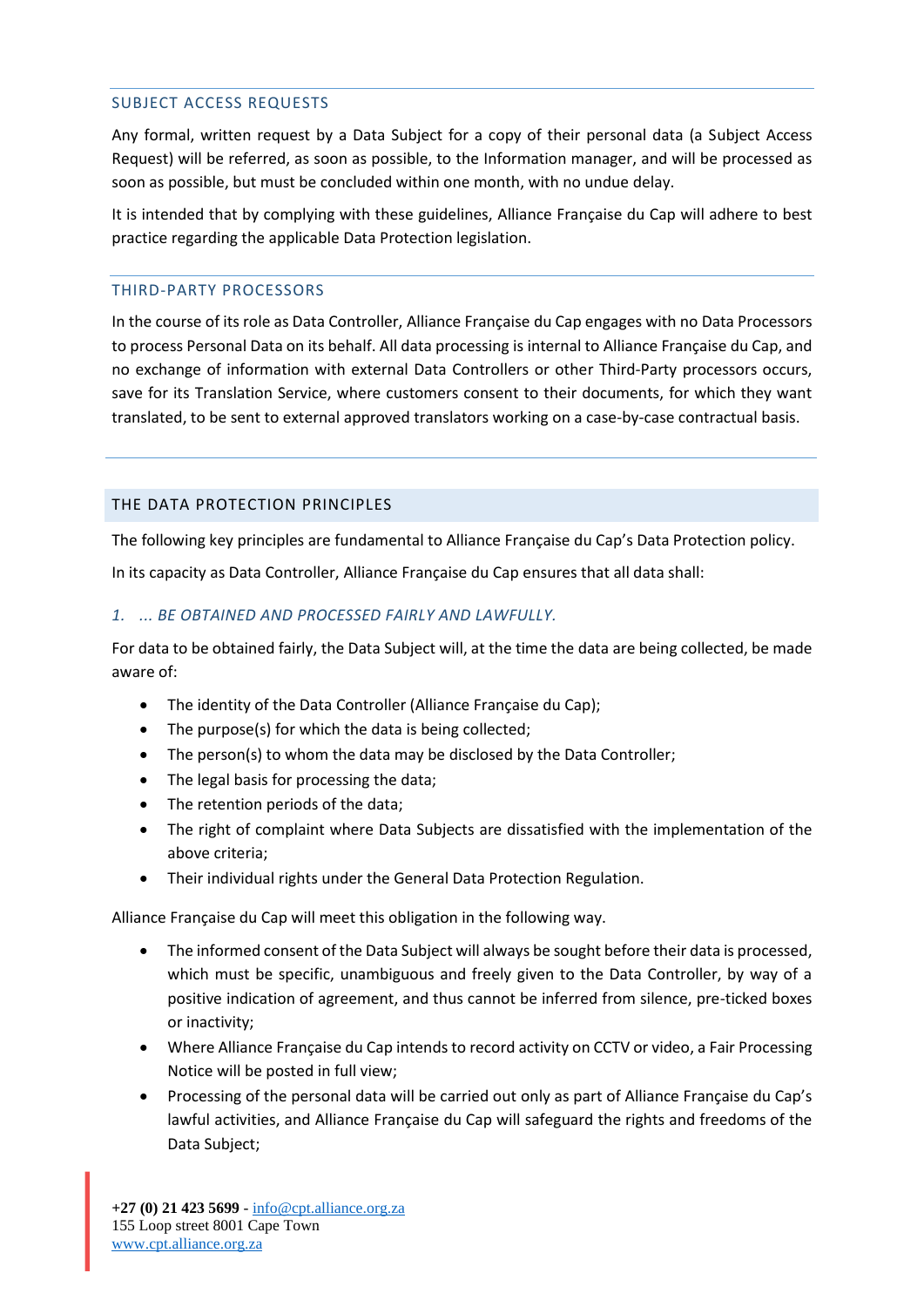- In compliance with the POPIA, data will only be processed if the individual has given clear consent for Alliance Française du Cap to process their Personal Data for a specific purpose, which will be disclosed to the Data Subject before processing of their data, and listed in ;
- The retention periods of the data, which differ depending on the specific data category, will be conveyed clearly to the Data Subject before their data is processed, and will be relevant to the individual Data Subject;
- The individual rights of the Data Subject, including their right to complaint, will be posted in full view, both online and in the premises of Alliance Française du Cap, and adequate training will be given to relevant staff members to whom the Data Subjects can request a more detailed explanation;
- The data of the Data Subject will not be shared with a third party, with the exception of customers of the Translation Service, where documents to be translated are submitted to external approved translators.

# *2. .... BE OBTAINED ONLY FOR ONE OR MORE SPECIFIED, LEGITIMATE PURPOSES.*

Alliance Française du Cap will obtain data for purposes which are specific, lawful and clearly stated. A Data Subject will have the right to question the purpose(s) for which Alliance Française du Cap holds their data, and Alliance Française du Cap will be able to clearly state that purpose or purposes, and will, at least every year, verify its accountability for said purposes. These purposes are listed, too, in the attached Data Purpose and Accountability List.

# *3. ..... NOT BE FURTHER PROCESSED IN A MANNER INCOMPATIBLE WITH THE SPECIFIED PURPOSE(S).*

Any use of the data by Alliance Française du Cap will be compatible with the purposes for which the data was acquired, as outlined in the Data Purpose and Accountability List.

# *4. .... BE KEPT SAFE AND SECURE.*

Alliance Française du Cap will employ high standards of security in order to protect the personal data under its care. Appropriate security measures will be taken to protect against unauthorised access to, or alteration, destruction or disclosure of any personal data held by Alliance Française du Cap in its capacity as Data Controller. In such a case that data has been breached in any way, the appropriate measures will be taken, in accordance with the attached Data Breach Procedure.

Access to and management of staff and customer records is limited to those staff members who have appropriate authorisation and password access, in its automated format. Data held in manual format are locked and secured in filing cabinets, which are in a secure location, beyond which only appropriate staff can access with a door password and authorisation.

## *5. ... BE KEPT ACCURATE, COMPLETE AND UP-TO-DATE WHERE NECESSARY.*

Alliance Française du Cap will:

• ensure that administrative and IT validation processes are in place to conduct regular assessments of data accuracy;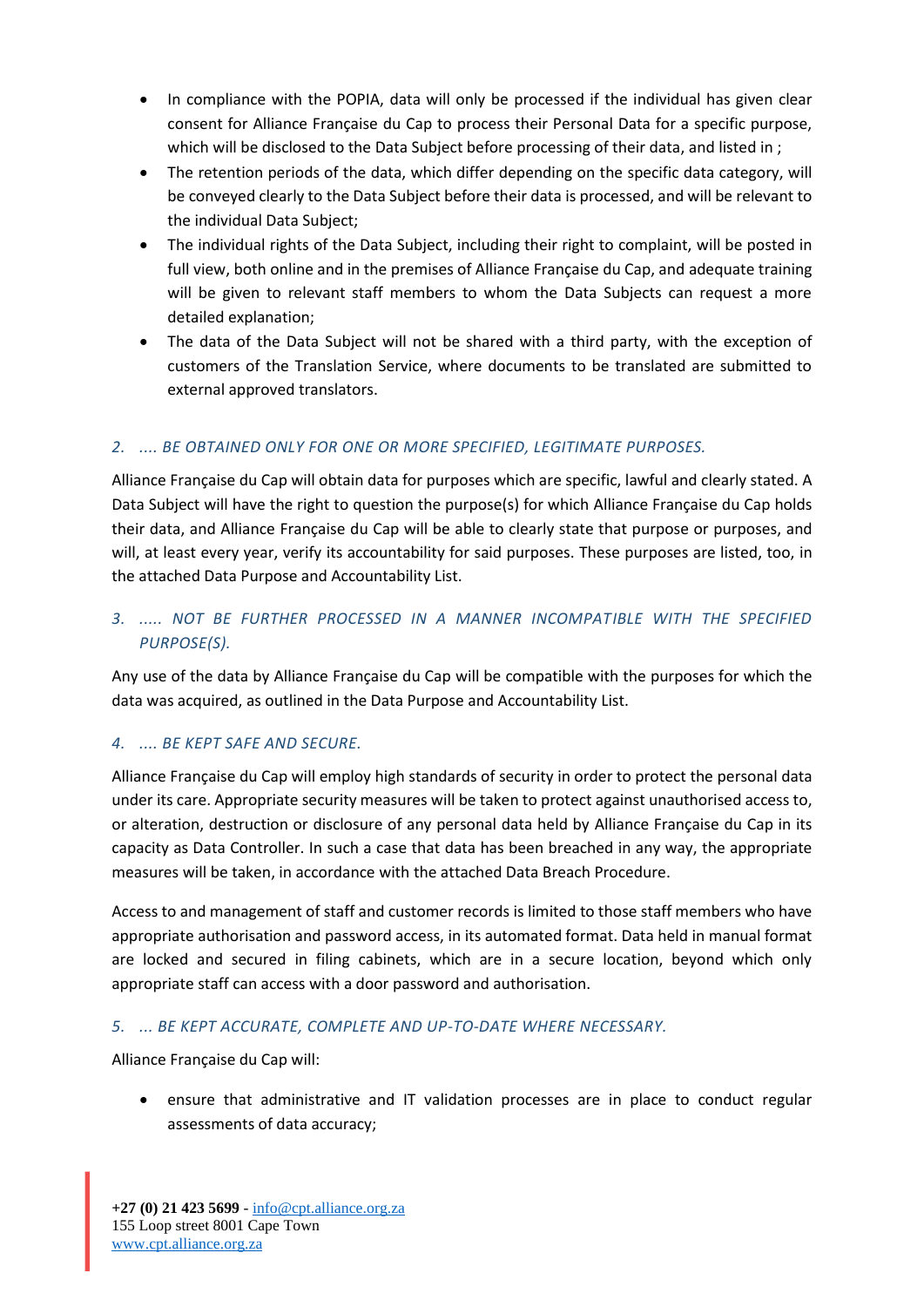- conduct periodic reviews and audits to ensure that relevant data is kept accurate and up-todate. Alliance Française du Cap conducts a review of sample data every year to ensure accuracy; staff contact details are reviewed and updated every year, and when a new staff member joins Alliance Française du Cap;
- conduct regular assessments in order to establish the need to keep certain Personal Data, an account of which is found in the attached Data Purpose and Accountability List;
- ensure that any data which may be inaccurate or incomplete, and which has been highlighted by the Data Subject as such, will be updated and reviewed when given notification within the time-limits specified in the attached Subject Access Request document.

# *6. ... BE ADEQUATE, RELEVANT AND NOT EXCESSIVE IN RELATION TO THE PURPOSE(S) FOR WHICH THE DATA WERE COLLECTED AND PROCESSED.*

Alliance Française du Cap will ensure that the data it processes in relation to Data Subjects are relevant to the purposes for which those data are collected. Data which are not relevant to such processing will not be acquired or maintained, as outlined in the attached Data Purpose and Accountability List.

## *7. ... NOT BE KEPT FOR LONGER THAN IS NECESSARY TO SATISFY THE SPECIFIED PURPOSE(S).*

Alliance Française du Cap has identified an extensive matrix of data categories, with reference to the appropriate data retention period for each category. The matrix applies to data in both a manual and automated format.

Once the respective retention period has elapsed, Alliance Française du Cap undertakes to destroy, erase or otherwise put this data beyond use.

# *8. ... BE MANAGED AND STORED IN SUCH A MANNER THAT, IN THE EVENT A DATA SUBJECT SUBMITS A VALID SUBJECT ACCESS REQUEST SEEKING A COPY OF THEIR PERSONAL DATA, THIS DATA CAN BE READILY RETRIEVED AND PROVIDED TO THEM.*

Alliance Française du Cap has implemented a Subject Access Request procedure by which to manage such requests in an efficient and timely manner, within the timelines stipulated in the legislation.

### DATA SUBJECT ACCESS REQUESTS

As part of the day-to-day operation of the organisation, Alliance Française du Cap's staff engages in active and regular exchanges of information with Data Subjects. Where a formal request is submitted by a Data Subject in relation to the data held by Alliance Française du Cap, such a request gives rise to access rights in favour of the Data Subject.

There are specific time-lines within which Alliance Française du Cap must respond to the Data Subject, depending on the nature and extent of the request. These are outlined in the attached Subject Access Request process document.

Alliance Française du Cap's staff will ensure that, where necessary, such requests are forwarded to the Information manager in a timely manner, and they are processed as quickly and efficiently as possible, but within not more than one month from receipt of the request.

### IMPLEMENTATION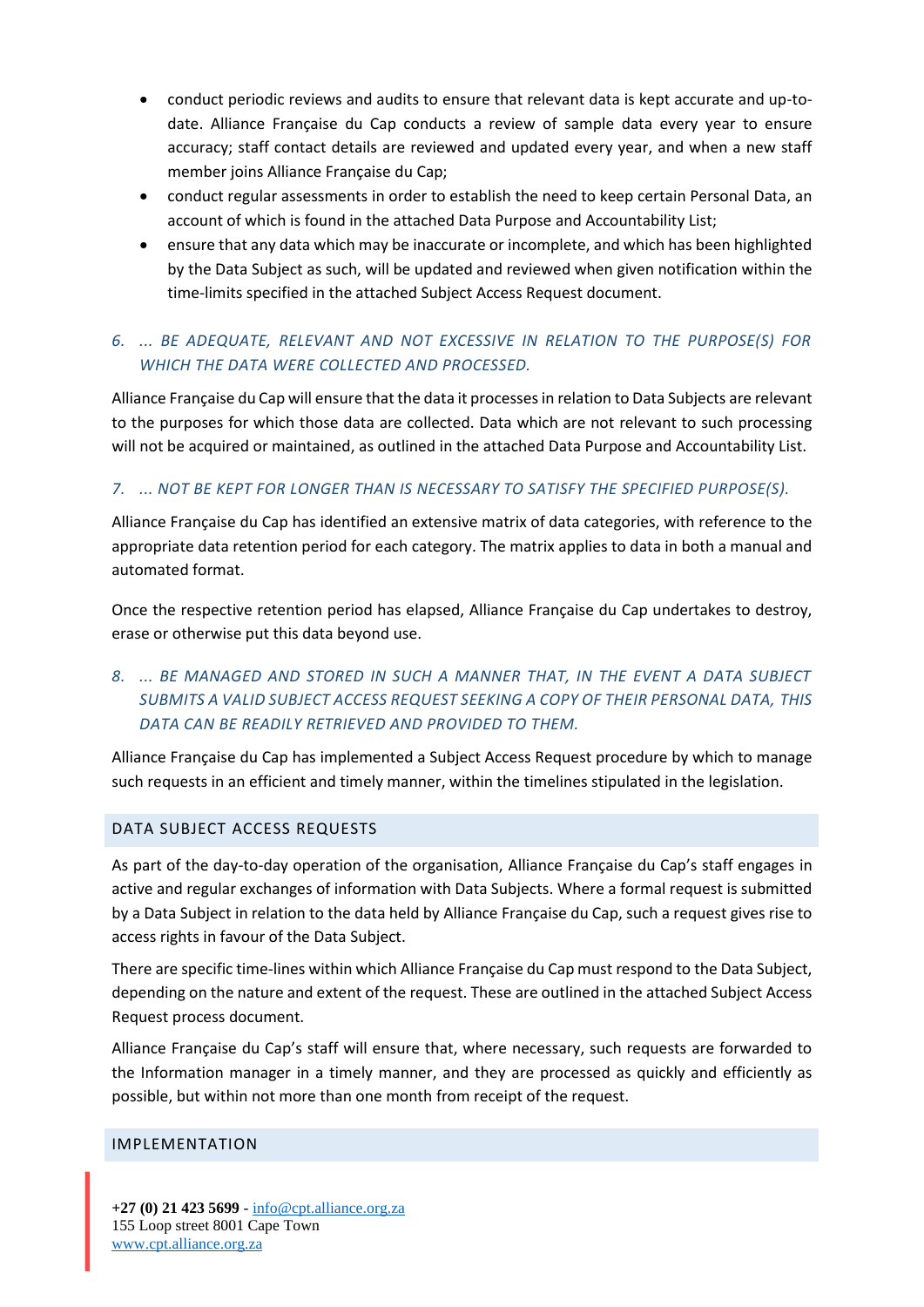As a Data Controller, Alliance Française du Cap ensures that any entity which processes Personal Data on its behalf (a Data Processor) does so in a manner compliant with the Data Protection legislation. Alliance Française du Cap does not exchange data, or have it processed thereof, by a Data Processor. In the circumstance that this should change, Data Subjects will be made aware, and the relevant documentation shall be updated.

In such a circumstance, failure of a Data Processor to manage Alliance Française du Cap's data in a compliant manner will be viewed as a breach of contract, and will be pursued through the courts.

Failure of Alliance Française de du Cap's staff to process Personal Data in compliance with this policy may result in disciplinary proceedings.

## DATA MAPPING

The Alliance Française du Cap has the following data:

| Department         | Type of Data                                                                                                                                                                                                                                                                                                                                                                                                      | Where is the<br>Data                                                                 | Data<br>protection                                                        |
|--------------------|-------------------------------------------------------------------------------------------------------------------------------------------------------------------------------------------------------------------------------------------------------------------------------------------------------------------------------------------------------------------------------------------------------------------|--------------------------------------------------------------------------------------|---------------------------------------------------------------------------|
| Language<br>Centre | Name<br>$\bullet$<br>Mobile Phone Number<br><b>Email Address</b><br>Home Address<br>$\bullet$<br>Gender<br>$\bullet$<br>Nationality<br>$\bullet$<br>Date of Birth<br>$\bullet$<br>Reason for Registration<br>$\bullet$<br>Class History<br><b>Accounting History</b><br>Type<br>$\circ$<br>(Bill/Payment/Credit/Refund)<br>Mode (Cash/Card)<br>$\circ$<br>Date of Payment<br>$\circ$<br>Payment Amount<br>$\circ$ | Program<br><b>ARC EN CIEL</b>                                                        | Encrypted<br>and<br>password<br>protected                                 |
| Exam Center        | Name<br>$\bullet$<br>Mobile Phone Number<br><b>Email Address</b><br>٠<br>Home Address<br>Gender<br>$\bullet$<br>Nationality<br>$\bullet$<br>Date of Birth<br>$\bullet$<br>Mother Tongue<br>$\bullet$<br>Place of Birth                                                                                                                                                                                            | Program<br><b>DELF PROG</b><br>(FEI)<br>Program<br><b>PARAGRAPHE</b><br>(CCIP PARIS) | Encrypted<br>and<br>password<br>protected<br>Encrypted<br>and<br>password |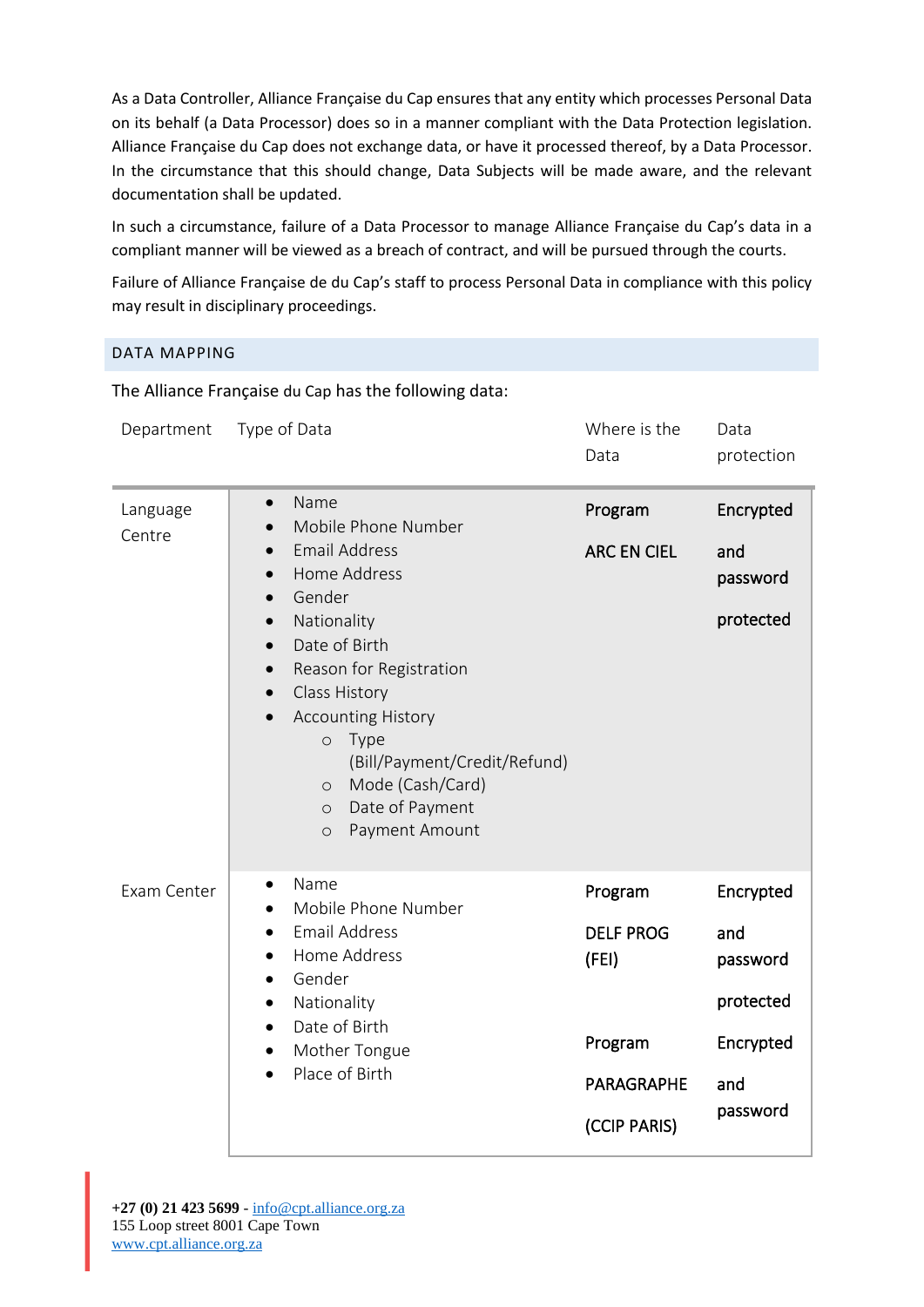|                        |                                                                                                                                                                                                                                                                               |                                                            | protected                                                              |
|------------------------|-------------------------------------------------------------------------------------------------------------------------------------------------------------------------------------------------------------------------------------------------------------------------------|------------------------------------------------------------|------------------------------------------------------------------------|
| Translation<br>Service | Name<br>$\bullet$<br>Mobile Phone Number<br><b>Email Address</b><br><b>Accounting History</b><br><b>Type</b><br>$\circ$<br>(Bill/Payment/Credit/Refund)<br>Mode (Cash/Card)<br>$\circ$<br>Date of Payment<br>$\circ$<br>Payment Amount<br>$\circ$<br>Document for Translation | <b>ARC EN CIEL</b><br>Documents on<br>the AF's<br>computer | Encrypted<br>and<br>password<br>protected                              |
| Department             | Details of Personal Data                                                                                                                                                                                                                                                      | Where is<br>the data                                       | Data<br>Protection                                                     |
| Cultural<br>Centre     | <b>Mandatory Data:</b><br>Name<br>Email                                                                                                                                                                                                                                       | Mailchimp                                                  | Encrypted<br>and<br>password<br>protected                              |
|                        | Optional Data that we may have:<br>Pictures of events<br>Accounting History (if for a paid<br>event)<br><b>Type</b><br>$\circ$<br>(Bill/Payment/Credit/Refund)<br>Mode (Cash/Card)<br>$\circ$<br>Date of Payment<br>$\circ$<br>Payment Amount<br>$\circ$                      | <b>Documents</b><br>on the AF's<br>computer                | Restricted<br>access to<br>the service<br>and<br>password<br>protected |
| Library                | <b>Mandatory Data:</b><br>Name<br>Date of Birth                                                                                                                                                                                                                               | Program<br><b>PMB</b>                                      | Encrypted<br>and<br>password                                           |
|                        | Mobile Phone Number<br><b>Email Address</b><br>Home Address                                                                                                                                                                                                                   |                                                            | protected                                                              |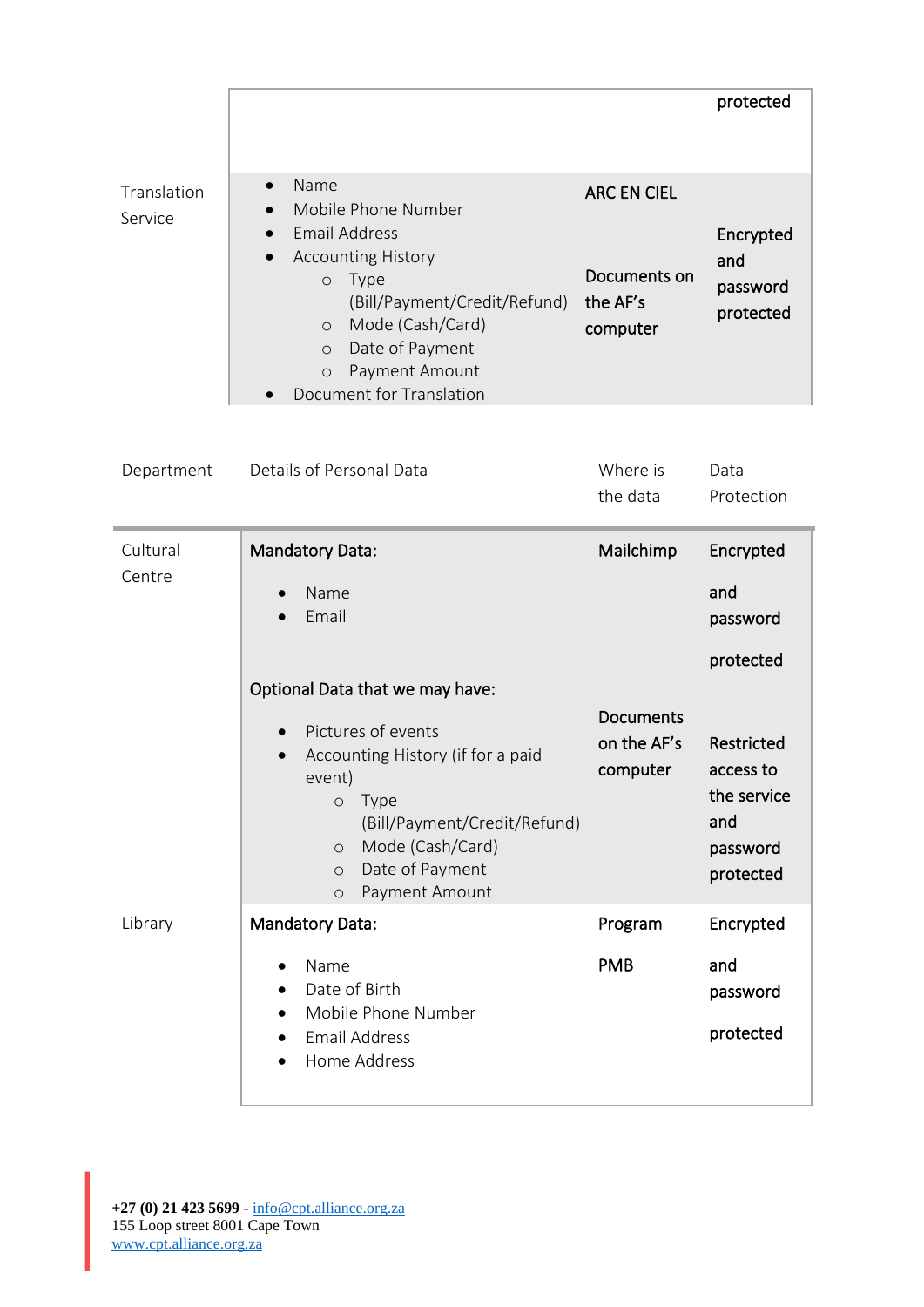| Finances and<br>Administration | Emails<br>Accounting History (if for a paid<br>event)<br>Type<br>$\circ$<br>(Bill/Payment/Credit/Refund)<br>Mode (Cash/Card)<br>$\circ$<br>Date of Payment<br>$\circ$<br>Payment Amount<br>$\circ$                                                              | Outlook                                     | Encrypted<br>and<br>password<br>protected |
|--------------------------------|-----------------------------------------------------------------------------------------------------------------------------------------------------------------------------------------------------------------------------------------------------------------|---------------------------------------------|-------------------------------------------|
|                                | Covid screening forms                                                                                                                                                                                                                                           | Stored at<br>the<br>Director's<br>office    | Destroyed<br>every six<br>month           |
|                                | CCTV recordings                                                                                                                                                                                                                                                 |                                             | Destroyed<br>every two<br>weeks           |
|                                | Name of the staff and Members<br>Date of Birth of the staff and<br>Members<br>Mobile Phone Number of the staff<br>$\bullet$<br>and Members<br>Email Address of the staff and<br>Members<br>Home Address of the staff and<br>Members<br>Visa status of the staff | <b>Documents</b><br>on the AF's<br>computer | Encrypted<br>and<br>password<br>protected |

## DATA BREACH PROCEDURE

## **1. Introduction**

- 1.1 This policy sets out the policy and procedure of Alliance Française du Cap in relation to detection and response to personal data breaches, and notification of the breach to the data controllers, the relevant authorities, and the subjects.
- 1.2 When dealing with a breach, Alliance Française du Cap must focus primarily on the protection of individuals, as well as protecting the interests of the institution.

## **2. Definitions**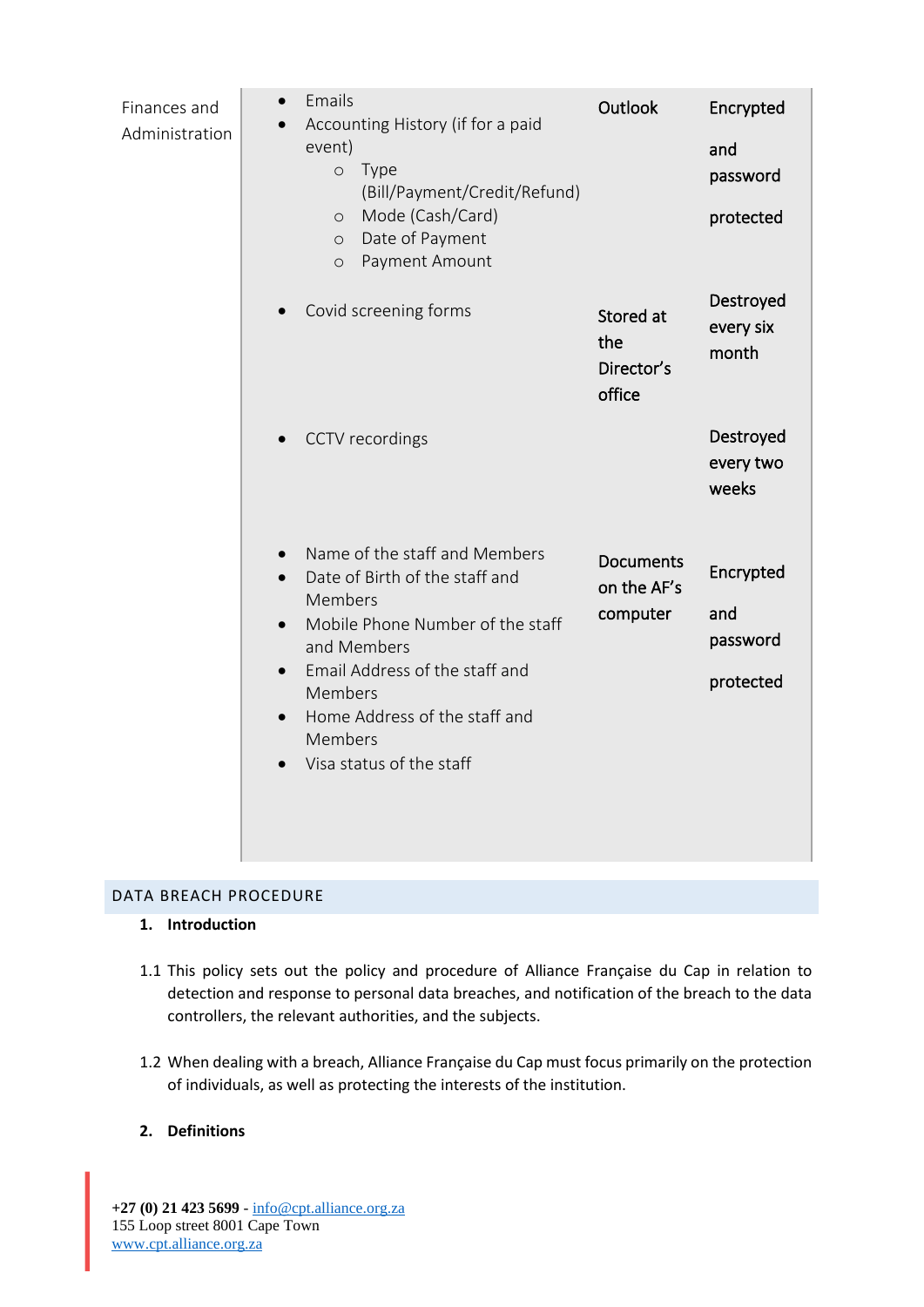- 2.1 the following phrases are defined;
	- a) 'Appointed Person' this is the person who has been appointed to deal with data protection and data breach procedure within Alliance Française du Cap, i.e. the Information Manager;
	- b) 'Data Breach' a data breach occurs when personal information is lost or subjected to unauthorised access, modification, use, disclosure or other misuse;
	- c) 'Data Controller' an entity that possesses and controls data;
	- d) 'Data Processor' an entity that is in the possession of data controlled by another entity;
	- e) 'Data Subject' an identifiable/identified natural person. They can be identifiable using a personal identifier such as their name, identification number, phone number, etc.;
	- f) 'Personal Data' personal data is any data which relates to a Data Subject;
	- g) 'Supervisory Authority' the supervisory authority is the Information and Data Protection Officer;
	- h) 'Manual Data' data kept in hard copy format;
	- i) 'Automated Data' data kept in a digital format.

## **3. Detecting personal data breaches**

## 3.1 *Technological Measures*

The kinds of data held by Alliance Française du Cap are sensitive and as such, technological measures have been put in place to detect any interference with data or any incidents which may result in personal data breaches. As of the publication of this policy, these include:

- a) The placing of all manual data (including but not limited to: application forms, examination certificates, documents for translation, printed materials etc.) in secured filing cabinets;
- b) The placing of all automated data on computers within the organisation, which are only accessible by a passcode, in encrypted folders which are only accessible by an additional passcode;
- c) Arc-en-Ciel, the learning centre management software used by Alliance Française du Cap's Language Centre and Examination Centre, as well as administration, is encrypted, and access to the data on it (which includes but is not limited to the name, contact details, date of birth, billing address and accounting history of clients of Alliance Française du Cap) is restricted only to those within Alliance Française du Cap, and is accessible only by a passcode;
- d) PMB, the library management software used by Alliance Française du Cap's Library (known as the *"Médiathèque*"), is encrypted, and access to the data on it (which includes only the name, contact details, date of birth and home address of the clients of the Library), is restricted only to those within the Alliance Française du Cap;
- e) Mailchimp, the mailing lists management and automation platform, is encrypted, and access to the data on it (which includes only your email address) is restricted only to those within Alliance Française du Cap, and is accessible only by a passcode;
- f) All data, including miscellaneous data not mentioned above, in both manual and automated form, is protected and/or encrypted on our servers, and no dissemination or distribution of this data occurs outside of Alliance Française du Cap, and is internal to our own operations, which keeps the data safe and secure within Alliance Française du Cap.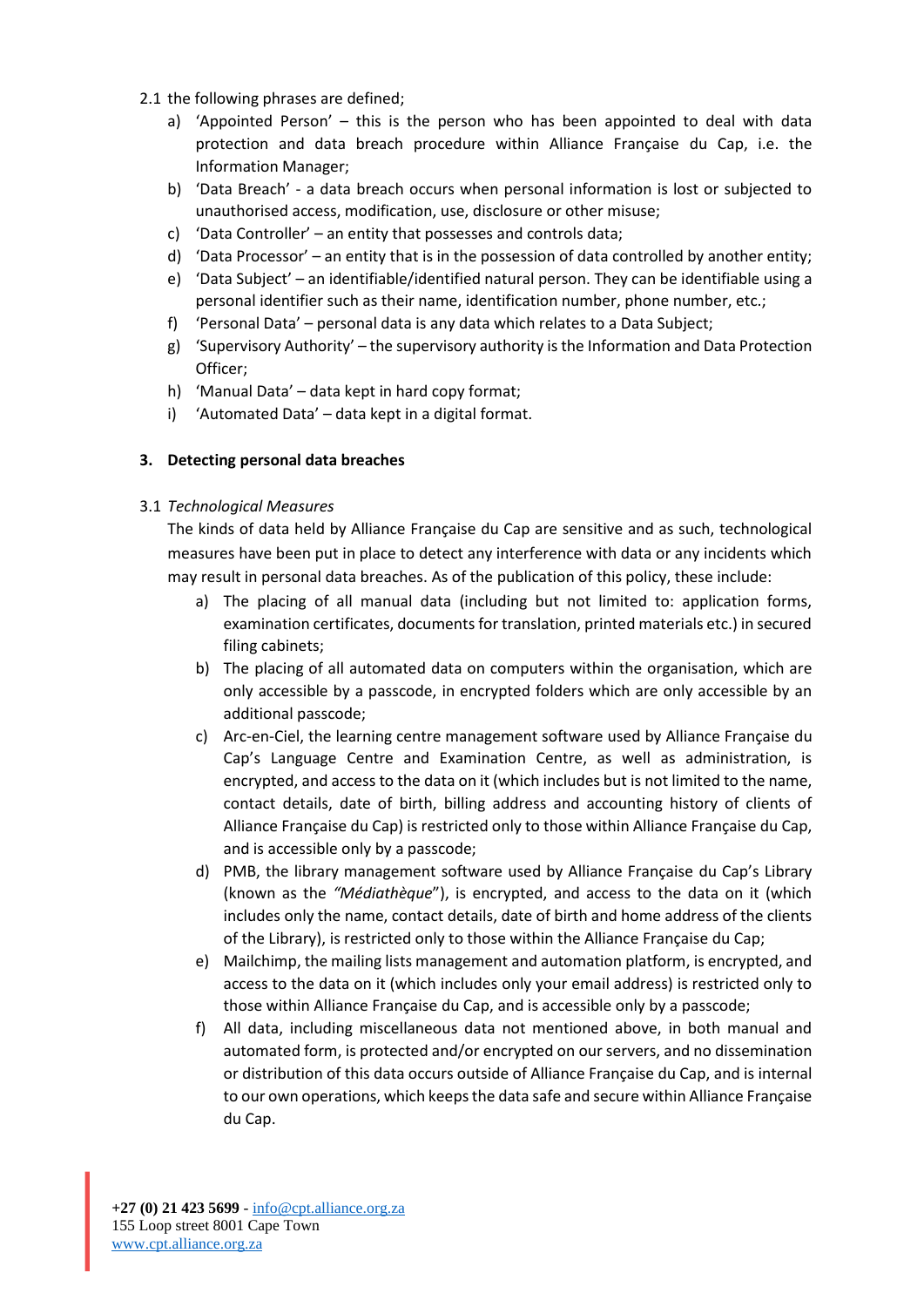## 3.2 *Organisational Measures*

Organisational measures have been put in place to detect any interference with data or any incidents which may result in personal data breaches. As of the publication of this policy, these include:

- a) Alliance Française du Cap has trained each of its staff and will continue to inform them on matters regarding data protection and data breach;
- b) Personnel in administration and those who receive and input information from clients (specifically at Reception and in the Library) have been further trained in how best to approach incidents resulting in personal data breaches, including but not limited to: information regarding data, data protection, data breach procedure, personal data that we may have on a client, Subject Access Request forms, appropriate procedure should they receive a notification of data breach, etc.;
- c) Alliance Française du Cap will ensure to regularly assess the encryption of data, and the filing thereof, and ensure that data is fully protected and secured at all times;
- d) Alliance Française du Cap will regularly update staff on any changes or data breaches;
- e) Alliance Française du Cap will have a stable and efficient system for reporting data breaches (section 4 and 5);
- 3.3 Alliance Française du Cap will regularly review the above measures. Such measures will be reviewed annually, or after the instance of a data breach.

## **4. Responding to personal data breaches**

- 4.1 Any of the personnel must notify the appointed person immediately if they become aware of any data breach, whether actual or possible. All staff will be notified of this.
- 4.2 The appointed person is responsible for investigation of possible and actual data breaches and determining whether there is an obligation to notify. Where it is determined that there is an obligation to do so, the appointed person must notify the relevant parties in accordance with the notification policy (Section 7 of this document).
- 4.3 All personnel must cooperate with the appointed person in the investigation and detection of personal data breaches. All staff will be notified of this.
- 4.4 It is the duty of the appointed person to determine the role of Alliance Française du Cap where there is a personal data breach. They must, therefore, determine whether Alliance Française du Cap is acting as a data controller or a data processor in this particular instance.

Alliance Française du Cap has acted as a *data controller* in relation to the following categories (this list is non-exhaustive); the names, addresses, ages, phone numbers, and accounting history of people. Keeping or processing data concerning living people constitutes controlling data.

Alliance Française du Cap has not acted as a *data processor* in relation to data which is being held or processed by Alliance Française du Cap on behalf of someone else. All data within Alliance Française du Cap has been collected and distributed solely within Alliance Française du Cap, for use within Alliance Française du Cap only.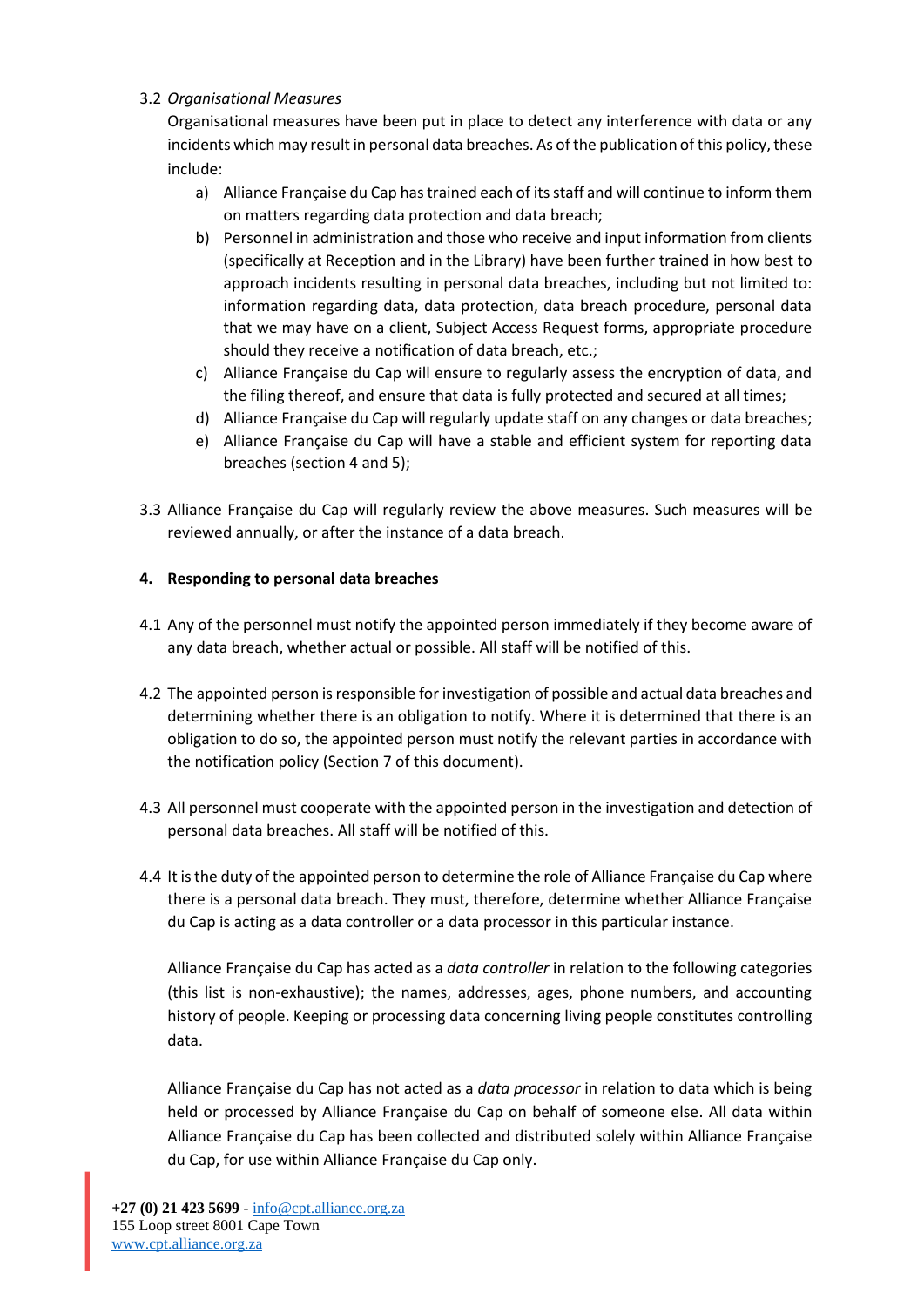- 4.5 The steps taken by the appointed person should include (in no particular order):
	- a) Assessing the risk of the subjects of the data;
	- b) Ensuring the containment of the breach insofar as possible and as soon as possible;
	- c) Gathering and collating data from all relevant sources in a way that does not compromise the data;
	- d) Considering the relevant impact assessments;
	- e) Informing the relevant parties within Alliance Française du Cap, and those that are subjects of the data of the breach and investigation;
	- f) Assessing the level of risk to Alliance Française du Cap;
	- g) Notifying the supervisory authorities, data controllers, subjects and others in accordance to policy set out in this document.
- 4.6 Alliance Française du Cap has a duty to keep a record of the response to personal data breach. The appointed person has a responsibility for this. This includes the facts of the breach itself, the effects (if any) of the breach and actions that were taken in relation to the breach. This record will be kept with any others in an official register of Alliance Française du Cap concerning data breaches.

## **5. Notification to supervisory authority**

- 5.1 This section applies to personal data breaches in which Alliance Française du Cap is acting as a data controller (outlined in section 4.4).
- 5.2 Alliance Française du Cap must notify the supervisory authority (the Office of the Data Protection Commissioner) of any personal data breach to data covered by this section without undue delay where feasible, within 72 hours. Exceptions are detailed in subsection 5.4.
- 5.3 Notifications to the supervisory authority will be made by the appointed person using the appropriate form. This will be sent to the Office of the Data Protection Commissioner securely and confidentially, for example by email or post if practicable. A record of these notifications will be kept by the appointed person and all responses pertaining to it from the supervisory authority in the same register mentioned in subsection 4.6.
- 5.4 Alliance Française du Cap will not notify the supervisory authority if it is unlikely that the personal data breach will result in a risk to the personal rights and freedoms of natural persons. The appointed person is responsible for determining if this applies. A record must be made of the decision not to notify. It must be stored in the same register mentioned in subsection 4.6.
- 5.5 Any additional information must be sent to the supervisory authority by secure and confidential means, as well as any changes in facts affecting notification under this section.

## **6. Notification to data controller:**

6.1 This section applies to personal data breaches in which Alliance Française du Cap is acting as a data processor (outlined in section 4.4).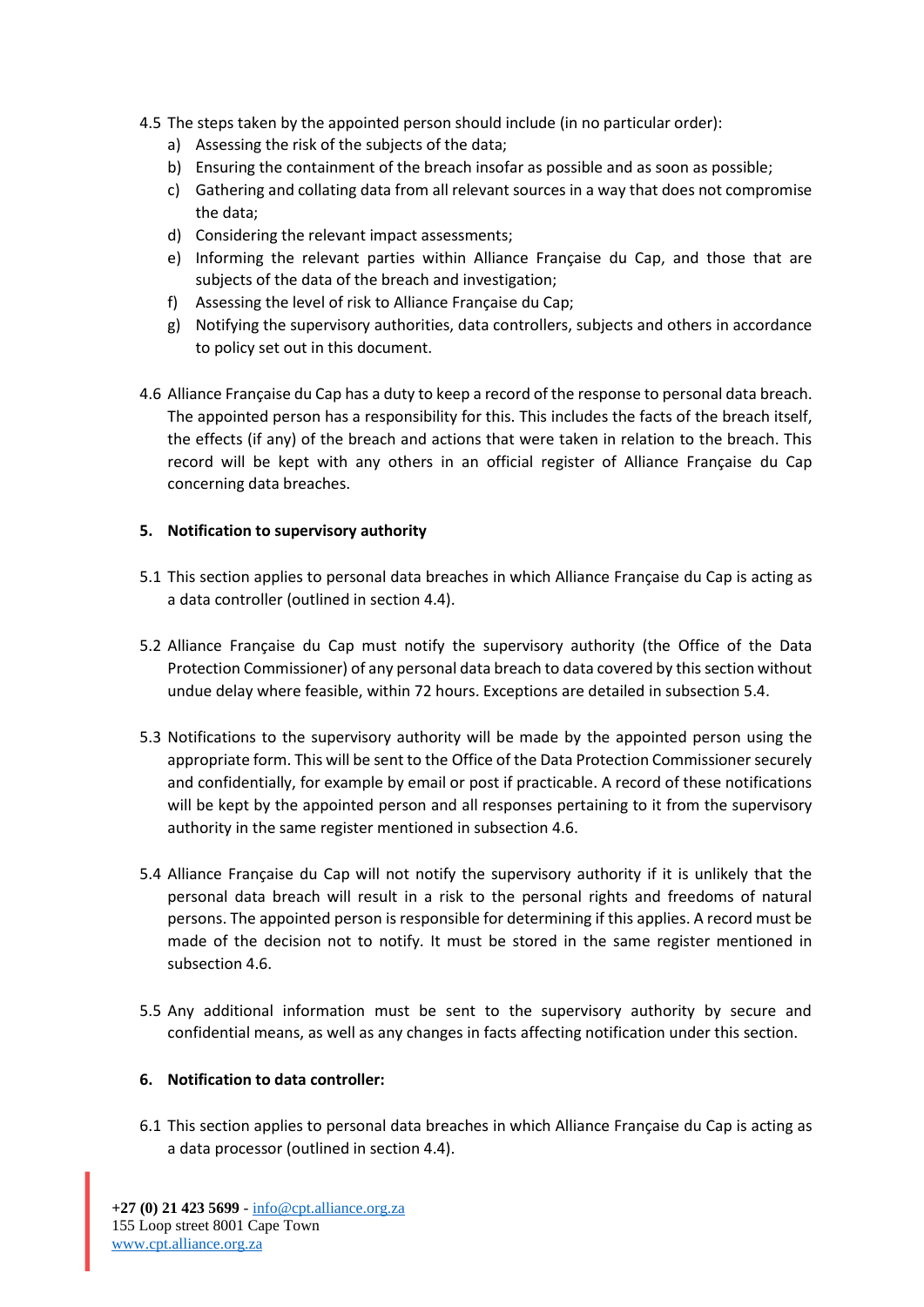- 6.2 Alliance Française du Cap does not act as a data processor, and has no contracts wherein it is the data processor for any entity outside of Alliance Française du Cap, and therefore a data processing notification procedure does not apply.
- 6.3 This section of the policy will be updated and amended should Alliance Française du Cap act as a data processor for any reason.

## **7. Notification to data subjects:**

- 7.1 This section applies to personal data breaches in which Alliance Française du Cap is acting as a data controller (outlined in section 4.4).
- 7.2 Data subject notifications are made in consultation with supervisory authority, the breach has been confirmed or it is deemed necessary to do so.
- 7.3 There is an obligation on Alliance Française du Cap to notify all subjects of a data breach as soon as is possible, and by secure and confidential means. The appointed person will keep a record of this. It must be stored in the same register mentioned in subsection 4.6.
- 7.4 Notifications to the data subjects will be made by the appointed person. This will be sent to the data subjects securely and confidentially, for example by post if practicable. A record of these notifications will be kept by the appointed person and all responses pertaining to it from the supervisory authority in the same register mentioned in subsection 4.6.
- 7.5 Alliance Française du Cap will not notify the data subjects if it is unlikely that the personal data breach will result in a risk to the personal rights and freedoms of natural persons. The appointed person is responsible for determining if this applies. A record must be made of the decision not to notify. It must be stored in the same register mentioned in subsection 4.6.
- 7.6 Other notifications may be required due to contract. The appointed person should consider whether it is appropriate to notify other parties of the breach.

### **8. Reviewing and updating this policy**

8.1 The persons responsible for reviewing and updating the policy are the Director of Alliance Française du Cap and the committee of the Alliance Française du Cap.

8.2 The policy will be reviewed annually, by the director of the Alliance Française du Cap.

8.3 The policy may be reviewed ad hoc after a breach or possible breach that highlights issues that should be addressed or changed in this policy.

8.4 The matters to be considered upon review include changes in technology, breaches that have occurred since the last review, if any, and the types of data that are being collected at present.

## DATA RETENTION AND DESTRUCTION POLICY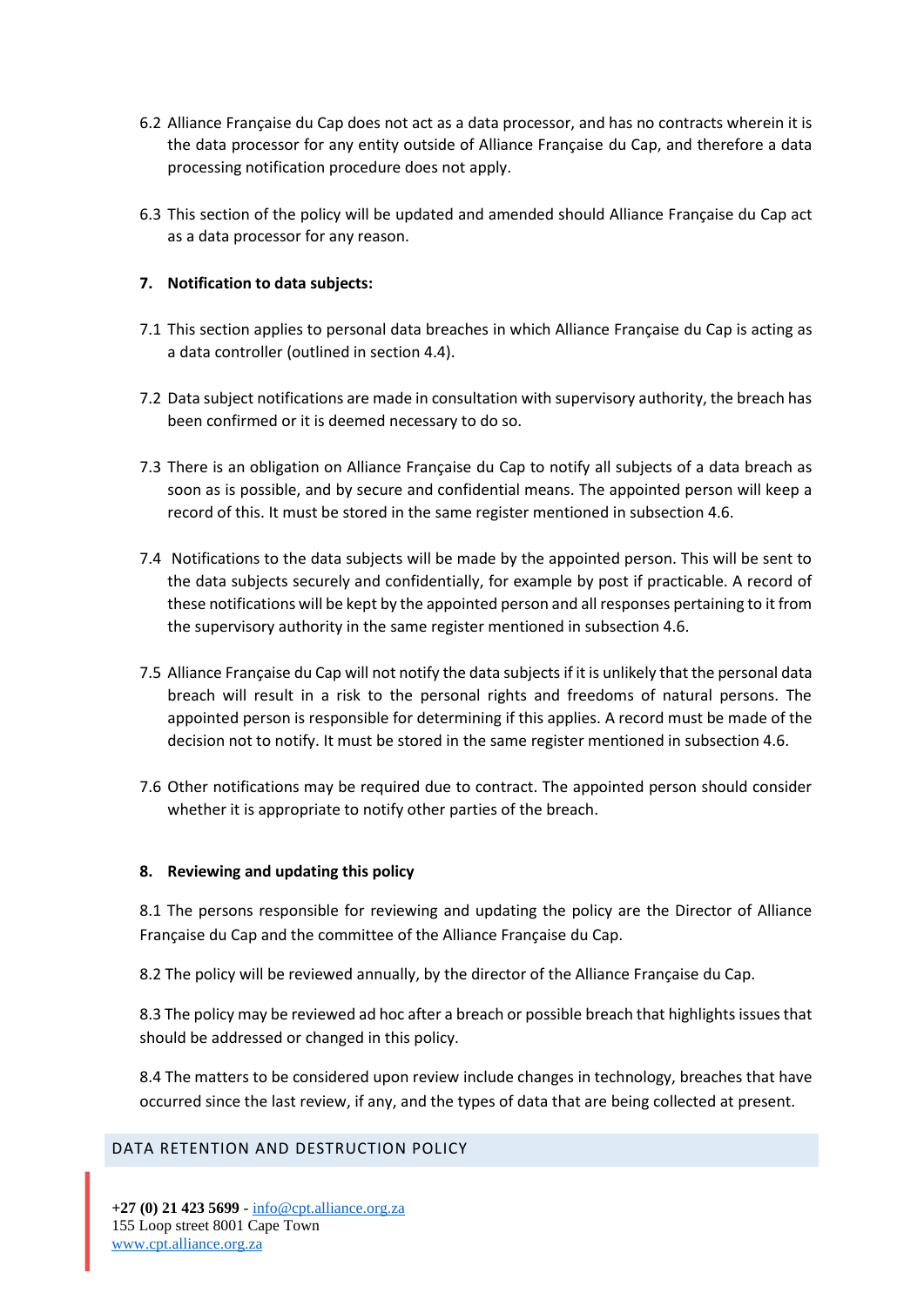#### 1. **INTRODUCTION**

#### 1.1. **Introduction**

- 1.1.1. This Data Retention and Destruction Policy (the "DRDP") has been adopted by Alliance Française du Cap in order to set out the principles for retaining, reviewing and destroying data. The DRDP covers all employees of Alliance Française du Cap.
- 1.1.2. The DRDP covers all data retained by Alliance Française du Cap in whatever medium such data is contained in. The DRDP is not therefore restricted to information contained in paper documents ("manual form") but includes data contained in an electronically readable format ("automated form"). For the purposes of convenience, in this DRDP, the medium which holds data is called "a Document".
- 1.1.3. This DRDP should be read in conjunction with other policies that have as their objectives the protection and security of data, such as the Data Protection Policy and the Data Breach Procedure.
- 1.1.4. Alliance Française du Cap has five distinct departments ("Centre") which include the Language Centre, the Translation Service, the Library (*'Médiathèque'*), the Examination Centre and the Cultural Centre.

### 1.2. **Objectives**

- 1.2.1. Alliance Française du Cap is bound by various obligations with regard to the data that it retains. These obligations include how long data is retained and when and how it can be destroyed.
- 1.2.2. Further, Alliance Française du Cap may be involved in unpredicted events such as litigation or business disaster recoveries that require to have access to the original Documents in order to protect Alliance Française du Cap's interests or those of our employees or customers.
- 1.2.3. As a result, Documents may need to be archived and stored for longer than the data may be needed for day-to-day operations and business processes. A student may, for example, have not been a client since a year prior to their subscription, and thus shall expire after said a year, but other Documents may, by law, need to be retained for a longer period.
- 1.2.4. Broadly, when the Document Retention Period is over, it ought to be destroyed in the proper manner.

### 2. **RETENTION POLICY**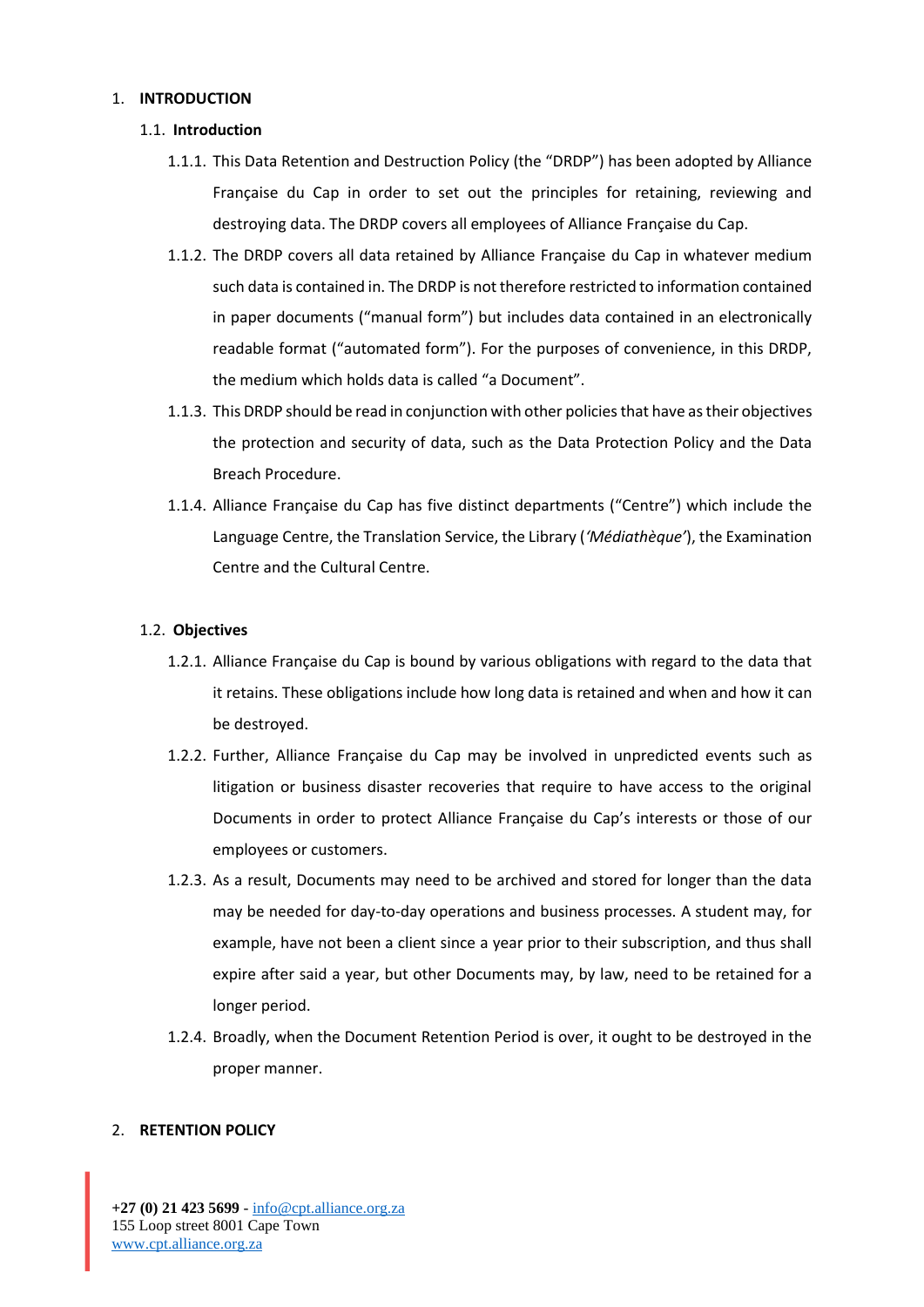- 2.1. Retention is defined as the maintenance of documents in a production or live environment which can be accessed by an authorised user in the ordinary course of business. For the avoidance of doubt, Documents used or draft versions of Documents shall not be retained beyond their active use period nor copied into production or live environments.
- 2.2. The retention period of a Document shall be an active use period of one year unless an exception has been obtained permitting a longer or shorter active use period by a specific unit ("Centre") responsible for creating, using, processing, disclosing, storing and destroying the Document.
- 2.3. After active use has expired and according to appropriate exceptions, Documents shall be archived in accordance with section 3 until the Documents are destroyed in accordance with section 4.
- 2.4. For the purposes of enforcing retention in accordance with this policy, each Centre is responsible for the Documents it creates, uses, stores, processes and destroys. A sample list of document types across Alliance Française du Cap by Centre is in the adjoined Data Retention Periods list. The list shall be maintained by each Centre.
- 2.5. Each employee in charge of each Centre shall be responsible for enforcing the retention, archiving and destruction of Documents, and communicating these periods to the relevant employees.
- 2.6. Each employee in charge of each Centre shall be responsible for submitting exception requests to the process, including consulting and receiving legal advice if necessary to justify making an exception request under section 5.
- 2.7. Each employee shall be responsible for returning Documents in their possession or control to Alliance Française du Cap upon separation or retirement. Final disposition of such Documents shall be determined by the immediate supervisor in accordance with this policy.

### 3. **ARCHIVING POLICY**

- 3.1. Archiving is defined as secured storage of Documents such that Documents are rendered inaccessible by authorised users in the ordinary course of business but which can be retrieved by an administrator designated by the employee in charge of each Centre for the Documents in question.
	- 3.1.1. Paper records shall be archived in secured storage onsite, clearly labelled in archive boxes naming the employee in charge of the Centre and date to be destroyed.
	- 3.1.2. Electronic records shall be archived in accordance with Alliance Française du Cap's secured, encrypted folder on the computer of the Information manager, with access to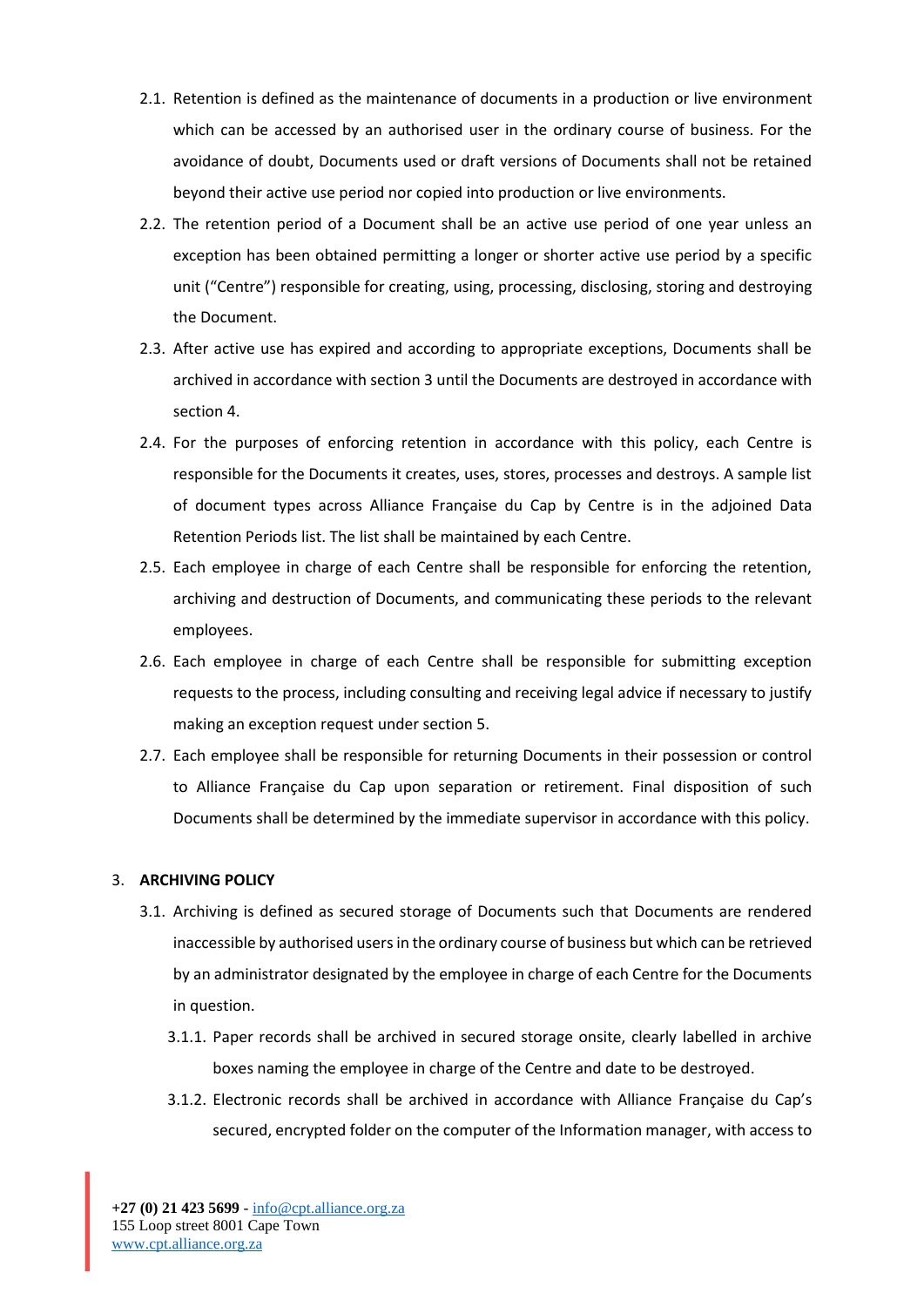said encrypted folder only accessible by a variety of security measures, including a passcode and decryption code, which is secured furthermore in hard copy in a secured filing cabinet.

- 3.2. The archiving period of a document shall be seven (7) years unless an exception has been obtained permitting a longer or shorter active use period by the employee in charge of the Centre responsible for creating, using, processing, disclosing, storing and destroying the Document.
	- 3.2.1. An archiving period of more than seven (7) years may be granted by exception for Documents with a vital historical purpose such as corporate records, client history, contracts and technical knowhow, for example. The employee in charge of each Centre will request an exception in accordance with section 5 to archive Documents. Such exception request shall specify the administrative, organisational and technical measures to be undertaken to ensure the confidentiality, integrity and availability of such Documents.
	- 3.2.2. An archiving period of less than seven (7) years may be granted by exception for documents with a limited business purpose such as emails.
- 3.3. After the archival period has expired, Documents shall be destroyed in accordance with section 4.
- 3.4. For the purposes of enforcing archiving in accordance with this policy each Centre is responsible for the Documents it creates, uses, stores, processes and destroys. A sample list of Document types across Alliance Française du Cap is found in the adjoined Data Retention Periods list. The list shall be maintained by each employee in charge of a Centre.
- 3.5. The employee in charge of each Centre shall be responsible for enforcing the retention, archiving and destruction of Documents, and communicating these periods to the relevant employees.

### 4. **DESTRUCTION POLICY**

- 4.1. Destruction is defined as physical or technical destruction sufficient to render the information contained in the Document irretrievable by ordinary commercially available means.
- 4.2. Alliance Française du Cap shall maintain and enforce a detailed list of approved destruction methods appropriate for each type of information archived whether in physical storage media such as USB keys, hard drives, mobile devices, portable devices or in database records or backup files. Paper Documents shall be shredded using secure, locked consoles designated which waste shall be periodically picked up by security screened personnel for disposal.